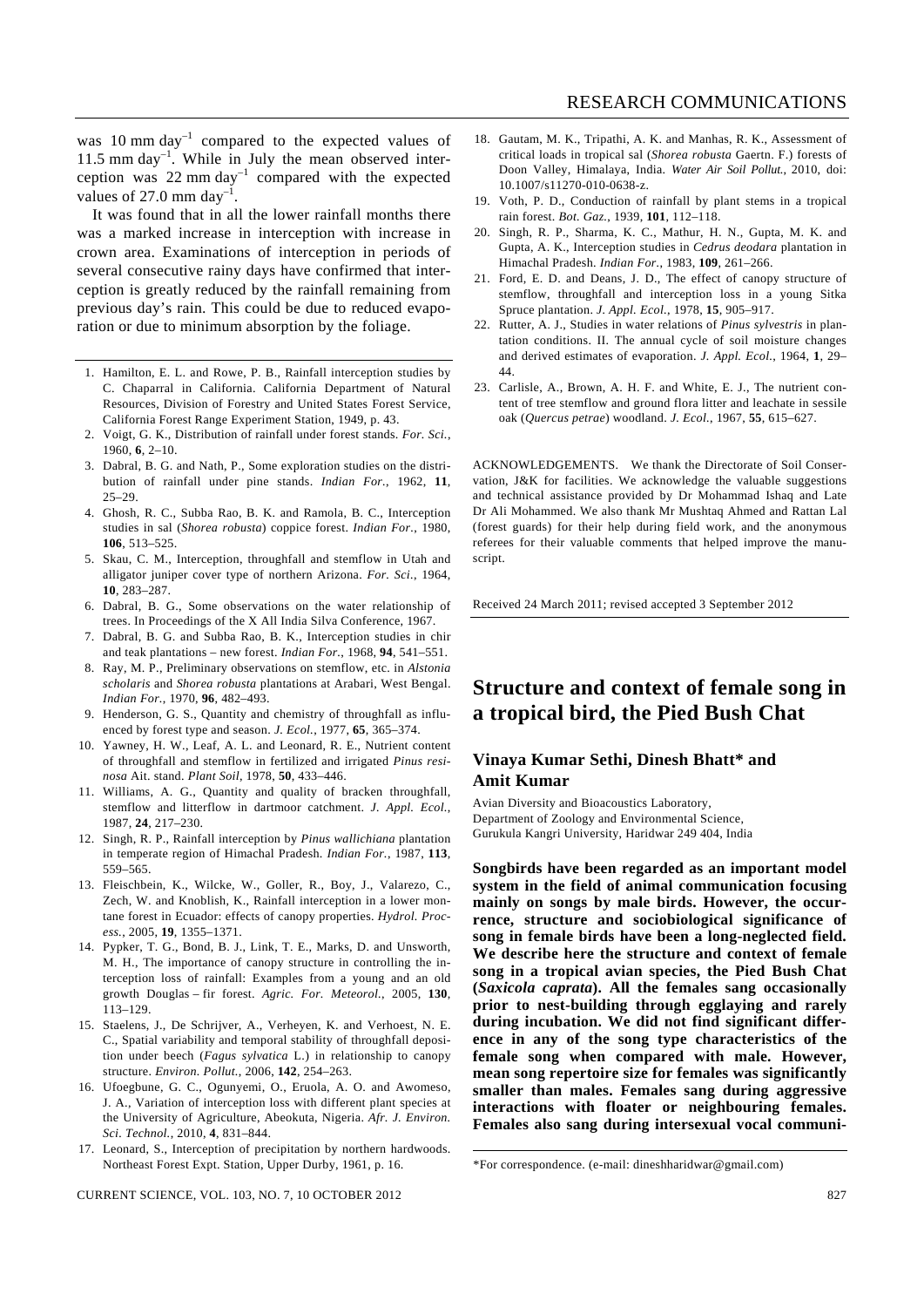#### RESEARCH COMMUNICATIONS

**cation through song-answering. Observations suggest that females use song for mate defence and probably to convey some pair bond information to the mate. This study provides evidence for the occurrence of female song in the Pied Bush Chat which has otherwise been widely overlooked so far.** 

**Keywords:** Female song, Pied Bush Chat, song answering, song repertoire, tropical songbird.

BIRD song is generally considered to be the preserve of male songbirds and functions primarily in territory defence and mate attraction<sup>1</sup>. In those species where females do sing, they often sing less frequently and with less complexity than males $2-5$ . However, there is growing evidence that female song is not so uncommon as previously thought, but instead may be an adaptive plastic trait in females $6-8$ .

 The role of female song has been a matter of much speculation. Initially, female song was considered as a functionless by-product of temporarily high levels of androgen<sup>9</sup>. However, later studies have emphasized the biological relevance of female song<sup>6</sup>. For example, in some species female song may serve the same function as in males<sup>1,4</sup> especially to deter intrasexual competitors for mates or resources $10-17$ . Female song may also play role in mate attraction $18-20$  and maintaining intra-pair contact to coordinate breeding activities $17,21-25$ 

 In the Indian subcontinent situated in the tropical monsoon belt, systematic studies on bird song behaviour have been recently started<sup>26,27</sup>. Consequently, we largely lack fundamental data on song characteristics and singing behaviour of most of the songbirds of the Indian subcontinent. There are some studies on Indian bird models dealing with the structure and possible function of song in male<sup>26,28–30</sup>. However, female song seems a widely neglected area of research in the Indian subcontinent and appears to be described for only one song bird species so  $far^{31}$ .

 The objective of this study was to provide a description of the structure and context of female song in a tropical song bird, the Pied Bush Chat and to study the intersexual differences in song structure.

The Pied Bush Chat is found in open habitats, including scrub, grassland, cultivated areas and partially developed human settlements. However, it mostly prefers open grounds with small patches of bushy vegetation. Field work was undertaken from February to July 2010 in open/scrub lands within a 10 km radius at Haridwar (29°55′N, 78°08′E), Uttarakhand, India.

 The Pied Bush Chat is a tropical sedentary species. The male is mostly black with a white rump, wing patch and lower belly, whereas the female is largely drab brown. Males are territorial and deliver short-whistled songs during breeding season that extends from late February to July in the study area<sup>32,33</sup>. The structure and song repertoire size of male Pied Bush Chat has been studied<sup>29</sup>. Moreover, mate removal experiment has suggested that males use dawn chorus to mediate social relationships with neighbouring males to proclaim an established territory<sup>30</sup>. However, the female song behaviour of this species has been widely overlooked and there appears no information on the structure, context of singing and even the prevalence of female song for the Pied Bush Chat.

 We monitored 12 pairs of the Pied Bush Chat, where all the individuals were ringed with a unique combination of coloured plastic rings. Given that the Pied Bush Chat is a dawn singer, most observations began about an hour before sunrise and continued intermittently during daytime also. Female Pied Bush Chat sings spontaneously (pers. obs.) and thus, we made no systematic efforts to record female songs; rather recordings were obtained coincidentally while recording males.

 We used a Sennheiser ME 67 directional microphone attached to a Marantz PMD 670 portable solid state sound recorder (D&M Holdings Inc, Kanagawa, Japan). Songs were saved to a computer as Wav files with input sampling frequency of 24,000 Hz and sample format of 16 bit. Spectrograms were prepared with Avisoft SASLab Pro software<sup>34</sup>. We compared different song-type parameters between females and males such as minimum frequency, maximum frequency, duration, number of notes in the song type and type of note in the song type. To test whether these characteristics and song repertoire size differ between sexes, Mann–Whitney *U-*test was applied<sup>35</sup>. Results are reported as mean  $\pm$  SE.

 The females of all 12 pairs sang during this study. Like males, songs of females were found varied and complex with each song type consisting of a series of notes (Figure 1). We did not find significant difference in any of the song type characteristics of the female song when compared with the male (Table 1).

 Mean song repertoire size for males and females was observed to be  $22.6 \pm 1.56$  and  $2.0 \pm 0.30$  song types respectively, and the difference was found highly significant



**Figure 1.** Spectrogram of song types used by female (*a*; out of four song types; delivered during aggression to floater female) and male (*b*; out of 28 song types; delivered during dawn chorus) individuals of the Pied Bush Chat (bird no. Med 10). Numeric digits (1-14) indicate different note-types used in the song type.

828 CURRENT SCIENCE, VOL. 103, NO. 7, 10 OCTOBER 2012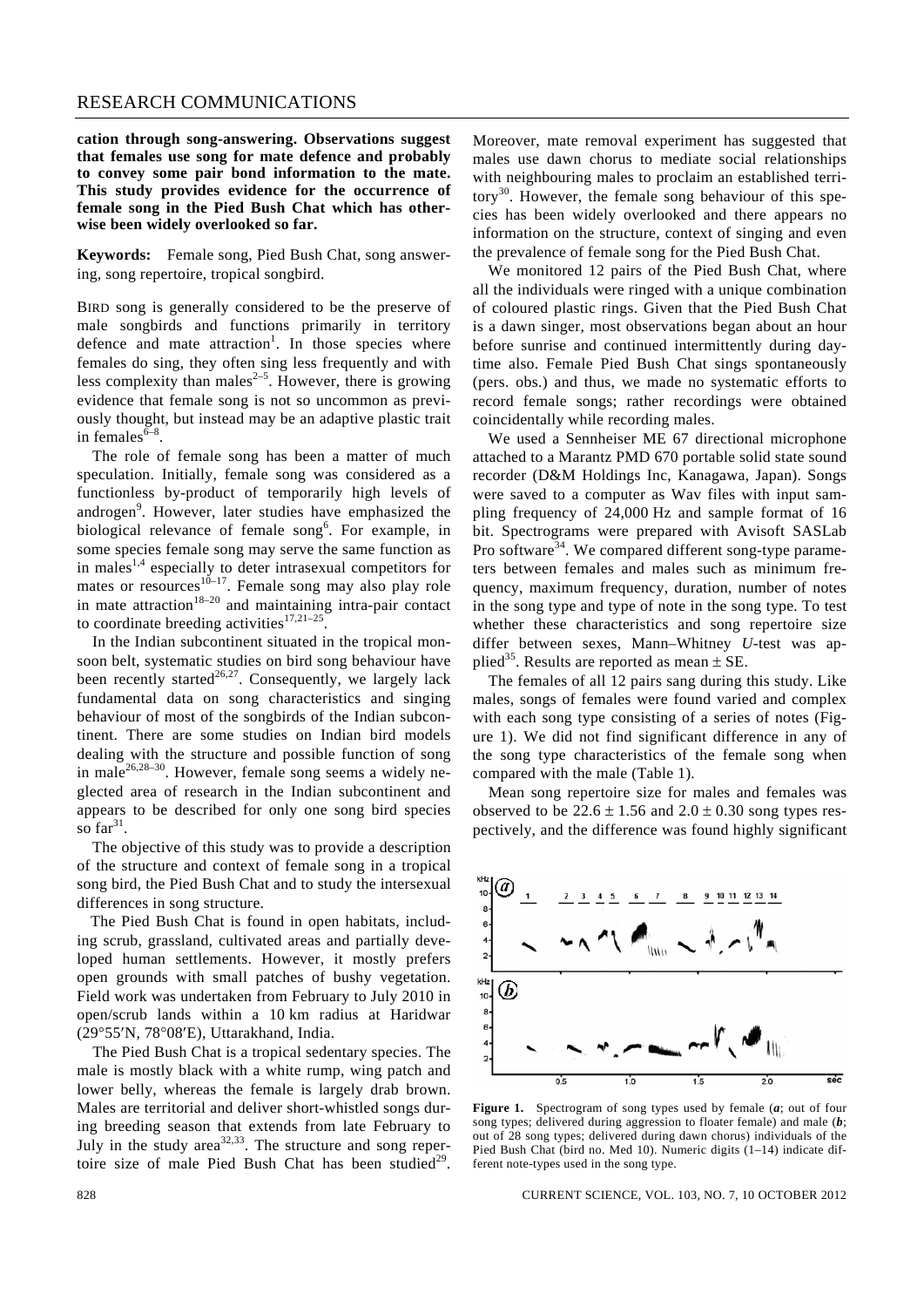## RESEARCH COMMUNICATIONS

| Sex differences in the song type characteristics of the Pied Bush Chat<br>Table 1. |                      |         |                 |                        |         |                 |                        |         |
|------------------------------------------------------------------------------------|----------------------|---------|-----------------|------------------------|---------|-----------------|------------------------|---------|
|                                                                                    | Male (94 song types) |         |                 | Female (24 song types) |         |                 | Mann-Whitney $U$ -test |         |
| Song type characteristics                                                          | Minimum              | Maximum | Mean $\pm$ SE   | Minimum                | Maximum | Mean $\pm$ SE   | Z                      | P-Value |
| Minimum frequency (kHz)                                                            | 1.5                  | 2.39    | $1.92 \pm 0.01$ | 1.64                   | 2.2     | $1.92 \pm 0.03$ | 0.118                  | 0.906   |
| Maximum frequency (kHz)                                                            | 4.26                 | 7.68    | $5.93 + 0.05$   | 4.26                   | 7.03    | $6.05 + 0.13$   | 1.385                  | 0.166   |
| Duration (sec)                                                                     | 0.73                 | 2.22    | $1.43 + 0.02$   | 0.92                   | 2.22    | $1.50 + 0.05$   | 1.030                  | 0.303   |
| No. of notes in a song type                                                        |                      | 14      | $8.15 \pm 0.16$ |                        | 13      | $8.45 + 0.39$   | 0.857                  | 0.391   |
| Type of note in a song type                                                        | 4                    | 14      | $8.01 \pm 0.16$ |                        | 13      | $8.25 + 0.40$   | 0.694                  | 0.488   |

**Table 2.** Song repertoire size and song sharing observed in the Pied Bush Chat

|                   | Song repertoire size<br>(no. of different song types observed) |                |                                                    |  |
|-------------------|----------------------------------------------------------------|----------------|----------------------------------------------------|--|
| Bird no.          | Male                                                           | Female         | No. of song types a female<br>shared with its mate |  |
| Med10             | 28                                                             | 4              | 4                                                  |  |
| Cn10              | 19                                                             |                |                                                    |  |
| Frnk10            | 29                                                             | 2              | 2                                                  |  |
| Pnd <sub>10</sub> | 19                                                             | $\overline{2}$ |                                                    |  |
| Dvn10             | 26                                                             | 4              | 3                                                  |  |
| Rd10              | 13                                                             | $\overline{c}$ |                                                    |  |
| Tw10              | 29                                                             |                | 0                                                  |  |
| Day10             | 27                                                             | $\overline{c}$ | $\mathfrak{D}$                                     |  |
| Cnf10             | 15                                                             |                |                                                    |  |
| Hryl10            | 24                                                             |                |                                                    |  |
| Bp10              | 22                                                             | 2              |                                                    |  |
| Tmb10             | 21                                                             | 2              | $\Omega$                                           |  |
| Mean $\pm$ SE     | $22.6 \pm 1.56$                                                | $2.0 \pm 0.30$ |                                                    |  |

Difference in song repertoire size between sexes:  $Z = 4.172$ ,  $P = 0.00003$ .



**Figure 2.** Spectrogram of a 60 sec segment of song of male Pied Bush Chat. Each one continues from the panel immediately above and song types are identified by the number in each panel.

 $(Z = 4.172, P = 0.00003;$  Table 2). We observed songtype sharing between individuals of a mated pair. Most females  $(N = 10)$  shared all, most or at least one song type with their mates. However, two females (Tw10 and Tmb10) did not share song types with their mate (Table 2). In fact, females exhibit large variations in sharing

CURRENT SCIENCE, VOL. 103, NO. 7, 10 OCTOBER 2012 829

song types with their mates or neighbouring males (manuscript under preparation).

 We observed intersexual differences in other aspects of song behaviour also. The most striking feature that differed between sexes was the song delivery pattern. Male Pied Bush Chat sings with immediate variety where successive song types are different from one another<sup>29</sup> (Figure 2). However, in this study females always sang with eventual variety where a single song type is repeated several times (Figure 3). Moreover, males sang on a daily basis primarily during dawn at a stretch for about 30 min (median =  $30.5$  min; range =  $15-46$  min), whereas singing females were observed only occasionally and mostly for 6–10 sec with 70 sec being the maximum singing duration. In addition, males started singing during February, i.e. about one month earlier than females and sang throughout the breeding season, whereas females sang almost exclusively during the period just prior to nest building through incubation (Table 3).

 We observed singing females under two circumstances. First, females sang during aggressive interactions with floater or neighbouring females ( $n = 37$  for 11 females). As soon as the resident female observed any other female inside or nearby the territorial boundary, she sang and chased it for a long distance in circles both in the air and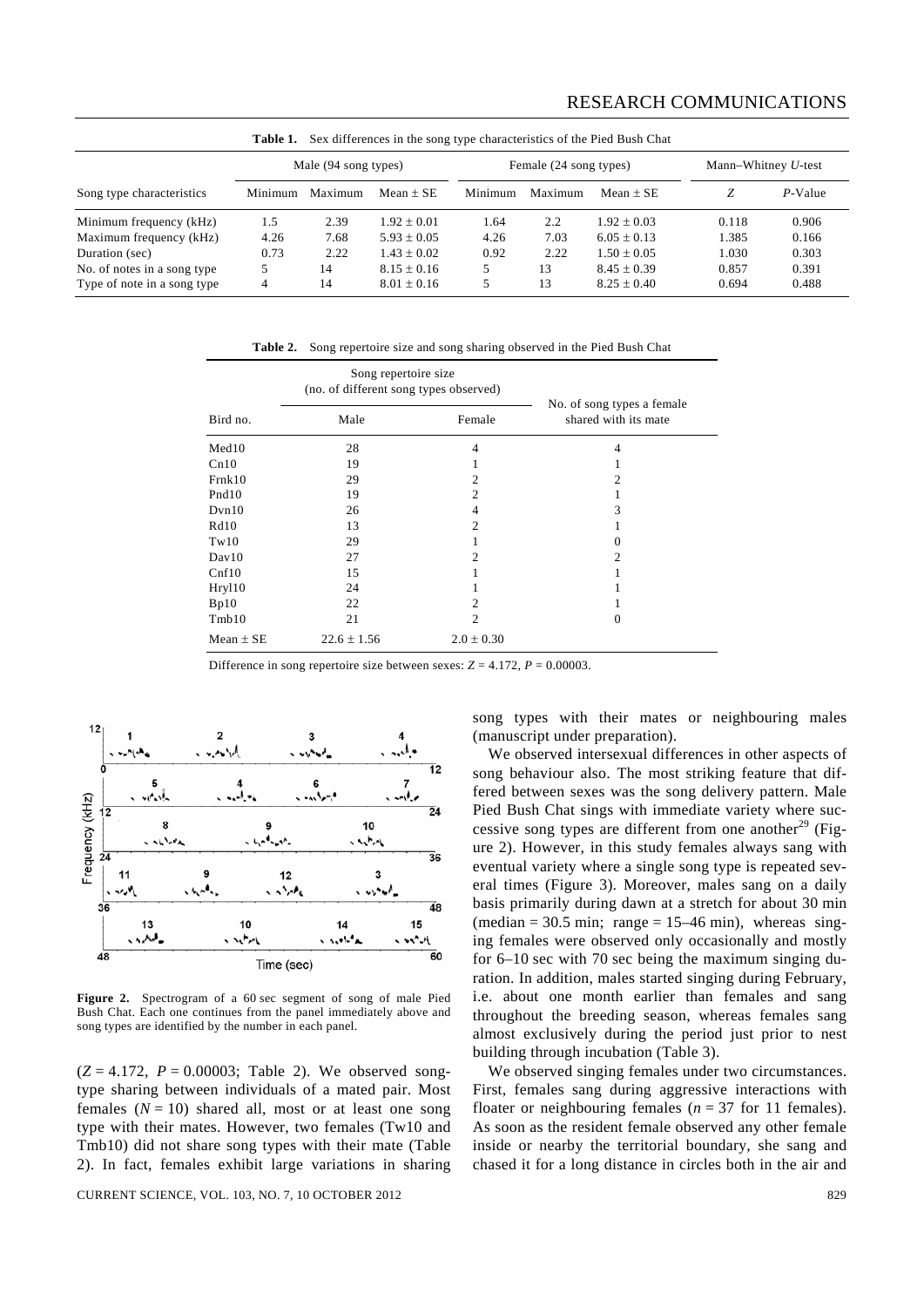|                                               | <b>THOICE.</b> The contents of female song in the Fied Bush Chat |  |  |  |  |
|-----------------------------------------------|------------------------------------------------------------------|--|--|--|--|
| Singing contexts                              |                                                                  |  |  |  |  |
| Aggression to floater/<br>neighbouring female | Song-answering to mate                                           |  |  |  |  |
| Observed $A(2)$                               | Observed <sup>B(2)</sup>                                         |  |  |  |  |
| Observed $A^{(2),B(4)}$                       | Not observed                                                     |  |  |  |  |
| Observed $B(5)$                               | Observed $A(1)$                                                  |  |  |  |  |
| Observed <sup>D(2)</sup>                      | Not observed                                                     |  |  |  |  |
| Observed <sup>B(3),C(1)</sup>                 | Observed <sup>B(3)</sup>                                         |  |  |  |  |
| Observed $C(1)$                               | Observed <sup>B(1)</sup>                                         |  |  |  |  |
| Observed $A(4)$                               | Observed $C(1)$                                                  |  |  |  |  |
| Observed $D(2)$                               | Not observed                                                     |  |  |  |  |
| Not observed                                  | Observed <sup>B(2)</sup>                                         |  |  |  |  |
| Observed $C(2)$                               | Observed $A(1),B(3)$                                             |  |  |  |  |
| Observed $A^{(4),C(2)}$                       | Not observed                                                     |  |  |  |  |
| Observed $A^{(3)}$                            | Not observed                                                     |  |  |  |  |
|                                               |                                                                  |  |  |  |  |

|  |  | <b>Table 3.</b> The contexts of female song in the Pied Bush Chat |  |  |
|--|--|-------------------------------------------------------------------|--|--|
|--|--|-------------------------------------------------------------------|--|--|

Alphabets in superscript indicate the breeding stages: A, nest-site selection; B, nest-building; C, egglaying; D, incubation and numbers in the superscript (in parenthesis) indicate the total sightings females sang during these breeding stages.



**Figure 3.** Spectrogram of a 60 sec segment of song of a female Pied Bush Chat. Each panel continues from the one immediately above.

on the ground. We also observed a fight between females  $(n = 7$  for three females) that included bodily contact and pecking. During such agonistic interactions, the resident male was perched and visible but he did not participate in the fight. It was also interesting to note that resident females responded only to intruding females and were neutral towards intruding males. However, resident male quickly chased off any intruder male observed in the vicinity of his territory.

 Second, the female used songs while answering her mate. On several occasions during daytime, both male and female were silent for several minutes and when the male sang, the female immediately answered him. In this study, seven out of 12 females performed such 'songanswering' to their mates. During song-answering, the female either initiated her song within approximately 1 sec of the male song, or midway through the song of the male (Figure 4). The female answered the song of her mate most often before nest completion and songanswering was rare thereafter (Table 3). We did not observe females choosing any specific song type for delivery under these two contexts. In other words, the song types used by the female during one context (aggression to floater/neighbouring females) were used in another context (song answering to mate) also. For example, females F-Tw10 and F-Hryl10 had only one song type each in their song repertoires and these females sang their single song type during both contexts.

 On one occasion, a male was observed escorting his mate to a crevice in a ground-pit. When the female was inspecting the crevice, the male flew over the pit and produced a song which was immediately answered by his mate. Eventually, this site was selected for nesting and the pair successfully raised four young ones. On another, occasion, we observed a female flying over her mate and apparently pecking his head with her beak. The female repeated this action three times and thereafter the male flew towards an almost completely built nest on the ground in a bush. The male entered the bush and stayed there for about a minute. As soon as the male came out, he sang a song type which was answered instantly by his mate. After a minute or so the male again sang, which was again answered by his mate through overlapping his last song and then they both performed 'song-answering' for about 40 sec. Thereafter, the male chased the female around the territory and eventually copulation occurred.

 In the literature we do not find any information on the prevalence and context of female song in the Pied Bush Chat. Here we describe the female song in this species and provide evidence that the female song in the Pied Bush Chat is not rare and females do sing essentially during certain breeding stages.

 There exists considerable variation in intersexual song structure across bird species. For example, in some species, females sing songs similar to males $^{7,21,36-39}$ . In others, however, females sing less developed or often immature songs than the males<sup>9,37,40–42</sup>. In this study, song repertoire size differed significantly between sexes; however, we did not detect any significant difference in basic song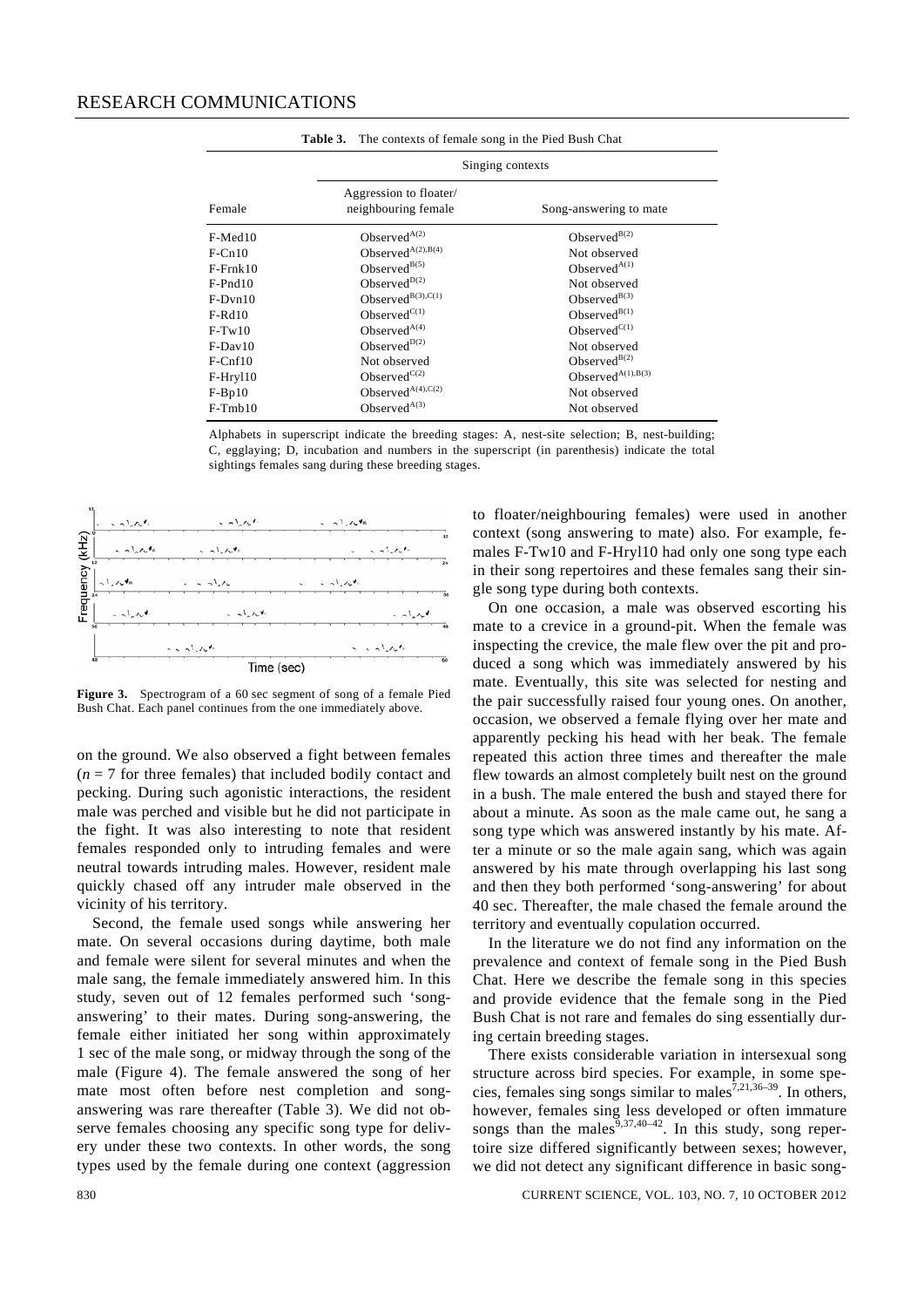type characteristics between males and females (Table 1). Similarity in the basic structure of song types between sexes may indicate an equal capacity for female song learning in the Pied Bush Chat. However, it would be further interesting to look into the song learning in female Pied Bush Chat.

 We witnessed several vocal and behavioural responses of the resident female in which she exhibited agonistic response towards the intruder female. In addition, females responded their mates through song answering also. Agonistic response of resident female to the intruder suggests that the female song may deter rivals from territories, resources or mate (see introduction). Rather, resource defence by female has been suggested as a common feature in birds where females may sing throughout the year or seasonally<sup>4</sup>. In addition, overlapping songs by members of a mated pair (song-answering) may also play a role in joint territorial defence $36,43$ .

 For several reasons, however, female song in the Pied Bush Chat does not appear to play a role in territorial defence. For example, we typically found male Pied Bush Chat beginning to sing and defend territories in early February, whereas females sang during mid or late March when territories had already been established. Given that the Pied Bush Chat is multi-brooded and vigilance of territory boundaries seems to be maintained regularly, males may use song on a daily basis for long duration to defend their territory and to mediate social relationships with neighbouring males<sup>30</sup>. However, females sang almost exclusively during the early breeding stages and not in a predictable manner as their mates. Moreover, if song plays a role in territorial defence, the male and female should approach intruders of either sex together $37,44,45$ . However, the female Pied Bush Chat responded (vocally and physically) to only intruder females and never to the intruder males, even though instances of the intrusion by males inside the territory of the resident male were common during breeding season.

 There is a suggestion that in some species, the female has to defend the territory because of the involvement of the male in other activities besides territorial establishment<sup>4</sup>. For example, Superb fairy-wren *Malurus cyaneus* males often remain absent from the territory for obtaining



**Figure 4.** Spectrogram showing song-answering in the Pied Bush Chat. Female song type either followed (*a*) or overlapped (*b*) the male song type.

CURRENT SCIENCE, VOL. 103, NO. 7, 10 OCTOBER 2012 831

extra-pair matings leaving the territory undefended for a long time. Therefore, females have to sing to defend the territory<sup>13</sup>. However, in the Pied Bush Chat, males are highly territorial and deliver dawn chorus from the boundary of their territories facing each other $30$  and do not leave the territory undefended. Under such a situation, it seems less likely that females may need to sing for the purpose of territorial defence.

 There is a possibility that female song in Pied Bush Chat could play a role in mate defence. During this study, we observed paired males trying to attract a second female either by escorting her to inspect an unoccupied cavity in their territory  $(n = 7)$  or by spreading their tails (a common feature during mate attraction) before the intruder female  $(n = 5)$ . Such observations indicate that Pied Bush Chat males seek opportunities to engage in extra-pair copulations and thus, females show agonistic response coupled with song to deter the same sex rival in for mate defence.

 We also observed song answering in the Pied Bush Chat, where females responded immediately to the song of their mates with their own songs. Song answering by female to her mate song is a common feature for many bird species and has been suggested as the strategy adopted by the female for mate defence in duetters<sup>4</sup>. However, it does not explain why the female Pied Bush Chat sings only for certain phases of the breeding and not for the entire breeding season.

 There are suggestions that female song may be important to coordinate breeding activities for a mated pair. Thorpe<sup>46</sup> pointed out that precisely timed mutual singing between mates of songbirds may maintain or strengthen the pair-bond relationship. In other species also, females use song to coordinate nest relief, to locate fledglings, to encourage male parental care, to maintain group cohesion, and for provisioning to young ones<sup>6</sup>. In this study, vocal response of the majority of females to songs by males was restricted to the early breeding phase(s), suggesting that song-answering may convey information in the synchronization of breeding activities such as female's readiness to breed or some other pair-bond information. However, observations for such interpretation seem suggestive and need further studies.

 To sum up, there was no significant difference between song-type characteristics of males and females. However, males had large song repertoire size. Females used songs in inter- and intrasexual communication. Observations also indicated that female song in the Pied Bush Chat is not rare or an anomaly, but may be an adaptive trait that needs to be studied further.

<sup>1.</sup> Catchpole, C. K. and Slater, P. J. B., *Bird Song: Biological Themes and Variations*, Cambridge University Press, 2008.

<sup>2.</sup> Hoelzel, A. R., Song characteristics and response to playback of male and female robins *Erithacus rubecula*. *Ibis*, 1986, **128**, 115–127.

<sup>3.</sup> Baptista, L. F., Trail, P. W., Dewolfe, B. B. and Morton, M. L., Singing and its functions in female white-crowned sparrows. *Anim. Behav*., 1993, **46**, 511–524.